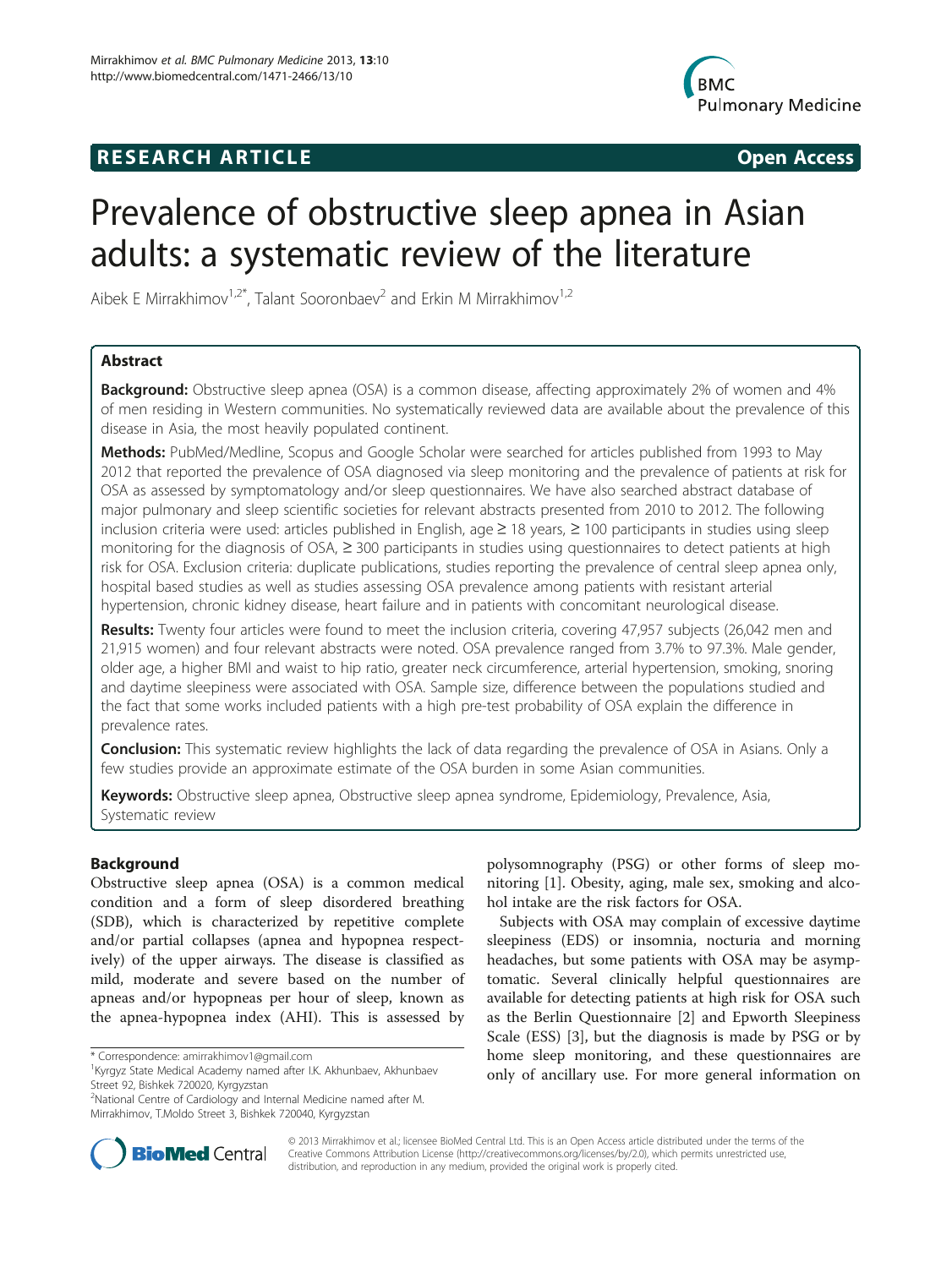OSA, please refer to a well- written review article on this topic [\[4](#page-9-0)].

Asia is the most heavily populated continent, with some groups living in an underdeveloped environment. To date there are no published scientific reports on the general prevalence of OSA in Asia.

The rationale for this manuscript is to systemize the current data on the prevalence of OSA and patients at risk for OSA obtained from the Asian population and to highlight potential shortcomings, which should be addressed in future epidemiologic works.

#### **Methods**

#### Search strategy and selection criteria

The systematic review was performed according to the key tenets of the PRISMA guidance for systematic reviews [\[5](#page-9-0)]. PubMed/Medline, Scopus, Google Scholar databases were searched for articles published from 1993 to September 2012 that reported the prevalence of OSA diagnosed via instrumental sleep monitoring and full PSG and the prevalence of patients at risk for OSA among Asians as assessed by symptomatology (snoring, daytime sleepiness etc.) and/or questionnaires.

Scientific abstracts presented on the last three scientific meetings (2010–2012) of American Academy of Sleep Medicine, American Thoracic Society, American College of Chest Physicians, European Respiratory Society, Asian Pacific Society of Respirology were searched. The data from the relevant abstracts will be discussed in the discussion only, due to limited amount of information provided in them.

The search terms were: obstructive sleep apnea, obstructive sleep apnea syndrome, sleep disordered breathing, prevalence, risk factors for obstructive sleep apnea, Asia and the names of Asian countries (including Israel and Turkey) as well as a combination of these. Reference lists of relevant articles were checked to find potentially relevant publications that may have been overlooked by the electronic search.

The articles identified, were screened by title and abstract, and selected for full text review if they met the following inclusion criteria: studies performed in Asia, documenting OSA prevalence and/or prevalence of patients at risk for OSA, articles in English, age  $\geq 18$ years,  $\geq 100$  participants in studies using PSG or other forms of instrumental sleep monitoring for the diagnosis of OSA, ≥ 300 participants in studies not using PSG for OSA detection. Even, if the study's goal was not to assess the epidemiology of OSA, but the prevalence was examined and included in the results, such studies were eligible for inclusion.

Specific exclusion criteria: duplicate publications, studies reporting the prevalence of central sleep apnea only, hospital based studies as well as studies assessing OSA prevalence among patients with resistant arterial hypertension, chronic kidney disease, heart failure and stroke/ neurological disease, since the prevalence of OSA is much higher in these groups than in the general population [\[6-8](#page-9-0)].

#### Outcomes studied

The outcomes were the prevalence of OSA diagnosed by full PSG and other types of instrumental sleep monitoring. Another task was to study the prevalence of patients at risk for OSA as assessed by symptomatology and questionnaire use.

#### Data extraction and quality assessment

General data extraction included the information on the publication dates, methodology of the study, number of individuals enrolled and their characteristics as well as definition of OSA and its measurement (symptomatology/questionnaire vs. instrumental sleep monitoring).

## The quality assessment tool was modified from the checklist recommended by the centre for

Reviews and Dissemination, York, United Kingdom and included [[9\]](#page-9-0): clear goals and objectives of the study, clear and appropriate methods, risk of bias in selection, risk of bias in study outcomes (0 points for obvious bias risk present, 1point if no apparent bias risk present), diagnosis of OSA (0 points for non-instrumental sleep study, 1 point for instrumental sleep monitoring other than PSG, 2 points for PSG), discussion of the limitations, funding information and conflicts of interest. Since, all suitable studies were cross-sectional works; therefore, prospective methodology was not scored. The maximal score for an individual study in terms of quality was 8 points. The maximal quality score for studies using questionnaires was 6, given that they did not use instrumental sleep monitoring.

#### Results

A total 732 articles were found on the prevalence of OSA in Asia and the prevalence of patients at risk for OSA based on questionnaire and/or symptom assessment. Of these 676 articles were excluded after abstract screening for the following reasons: not focused on the studied outcomes (n-416), studies in pediatric population (n-90), reviews, comments/editorials (n-67), articles not published in English (n-39), small sample (n-33), studies performed in patients with certain comorbidities (n-20), studies performed outside Asia (n-9), animal studies (n-7).

Fifty one full text articles were evaluated, with 28 articles excluded for the following reasons: hospitalbased studies (n-18), not focused on studied outcomes (n-7), duplicate publications (n-2). Twenty four arti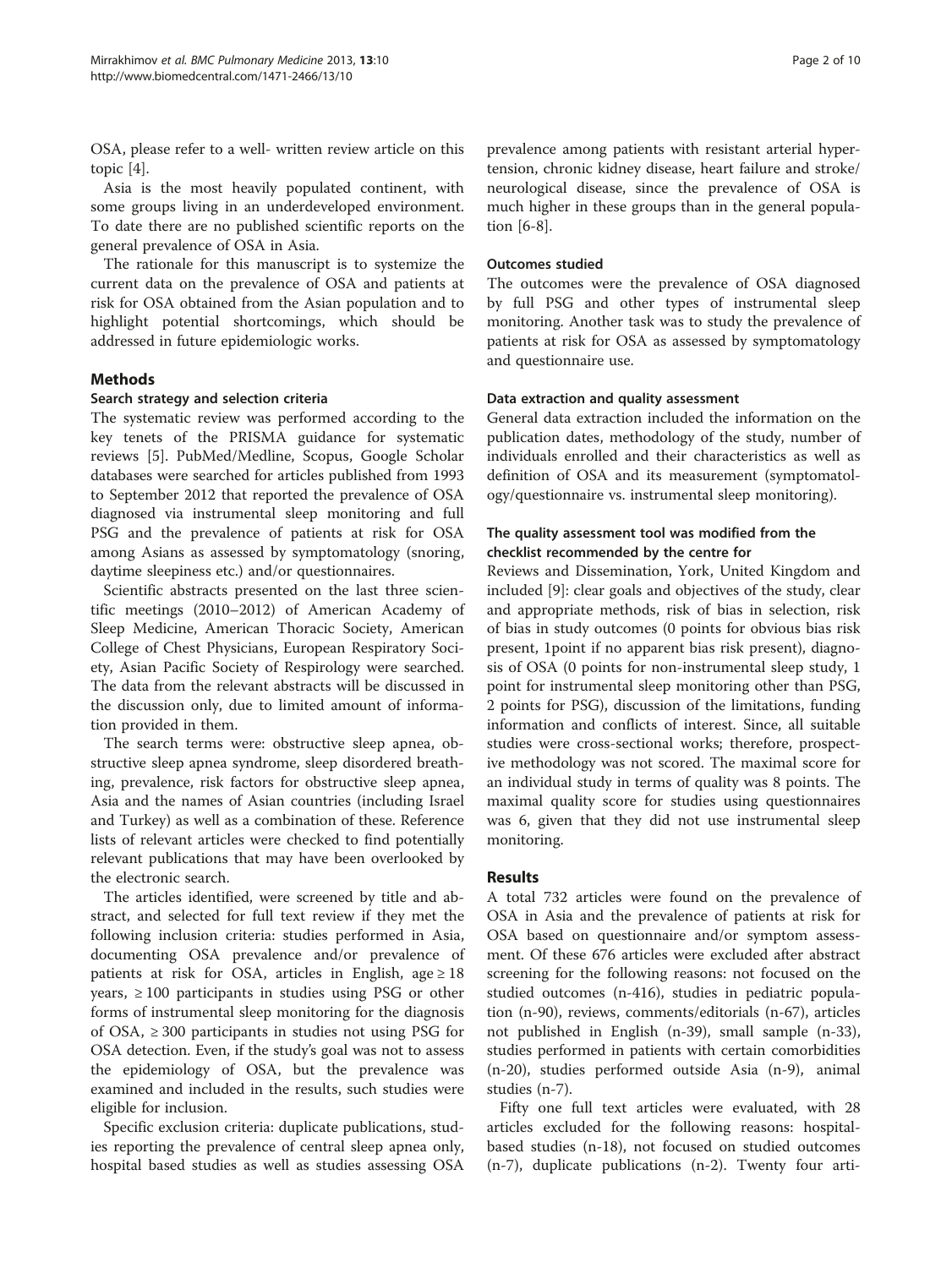cles covering 47,957 patients (26,042 men and 21,915 women) were eligible based on the aforementioned criteria. Many studies were excluded for more than one reason.

Below, we review the data on the prevalence of patients at risk for OSA first, and then the data on the prevalence of OSA based on the instrumental assessment. The diagram of the literature search is shown in Figure 1.

#### Community studies using sleep questionnaires

Ten manuscripts were community studies. These inclu-ded 32,508 participants (17,580 women and 14,928 men): two studies from Turkey (n-6,117) [\[10,11\]](#page-9-0), two studies from Taiwan/China (n-5,263) [[12,13\]](#page-9-0), two studies from Iran (n-4,056) [\[14,15\]](#page-9-0), one study each from Japan (n-8,483) [\[16](#page-9-0)], Thailand (n-4,680) [\[17](#page-9-0)], Singapore (n-2,298) [\[18\]](#page-9-0) and Malaysia (n-1,611) [[18](#page-9-0)]. A summary of the studies is presented in Table [1](#page-3-0).

Included studies used the Berlin questionnaire, Sleep and Health questionnaire, ESS and modified sleep questionnaires. The prevalence of patients at high risk for OSA ranged from 4.98% [\[14\]](#page-9-0) to 27.3% [[15](#page-9-0)], both from Iranian studies. This difference could be explained by the fact that the study with a lower prevalence [[14](#page-9-0)] included a higher number of women and a much younger population, as well as a larger sample.

Other studies reported the prevalence of snoring, witnessed apnea, EDS and insomnia. The lowest snoring prevalence of 4.6% was reported in Thailand [[17\]](#page-9-0) and the highest prevalence of 59.1% was in Taiwan [[13\]](#page-9-0). The study from Thailand [[17](#page-9-0)] included a much higher number of women and the population was younger than in

the study from Taiwan/China [\[13\]](#page-9-0). The lowest prevalence of witnessed apneas was 2.6% in Taiwan [[13\]](#page-9-0), and the highest was 15.2% in Malaysia [\[19](#page-9-0)]. Symptoms of EDS ranged from 3.85% [\[11\]](#page-9-0) to 24% [[10\]](#page-9-0), both in Turkish studies. The difference in EDS prevalence could be explained by the different sample sizes and populations studied.

Male gender, older age, greater BMI and neck circumference, smoking, alcohol intake, sedative use, health illiteracy and Indian and Chinese ethnicity were related to a high risk for OSA.

As already mentioned the questionnaires have some limitations and are only suitable for the detection of patients with a high pretest probability of OSA. The included studies were of different methodological quality, and some did not report such valuable information as BMI. Some studies reported data only in terms of symptomatology. Despite having, a good sensitivity for OSA, the specificity and positive predictive value for the disease are much lower than desired, and these factors interfere with the translation of the results of OSA questionnaires into real life scenario. The quality scores of these articles are presented in Table [1](#page-3-0).

## Community studies with instrumental sleep monitoring and/or full PSG assessment

Fourteen studies were community based studies using instrumental sleep monitoring and/or full PSG including 15,449 patients (11,114 men and 4,335 women). There were five Chinese studies (n-6,447): three from Hong-Kong (n-3,145) [[20-22\]](#page-9-0), two studies from mainland China (3,302) [[23](#page-9-0),[24](#page-9-0)]; four Japanese studies (n-3,475) [[25-28](#page-9-0)], two Indian studies (n-4,665) [\[29,30](#page-9-0)], and one

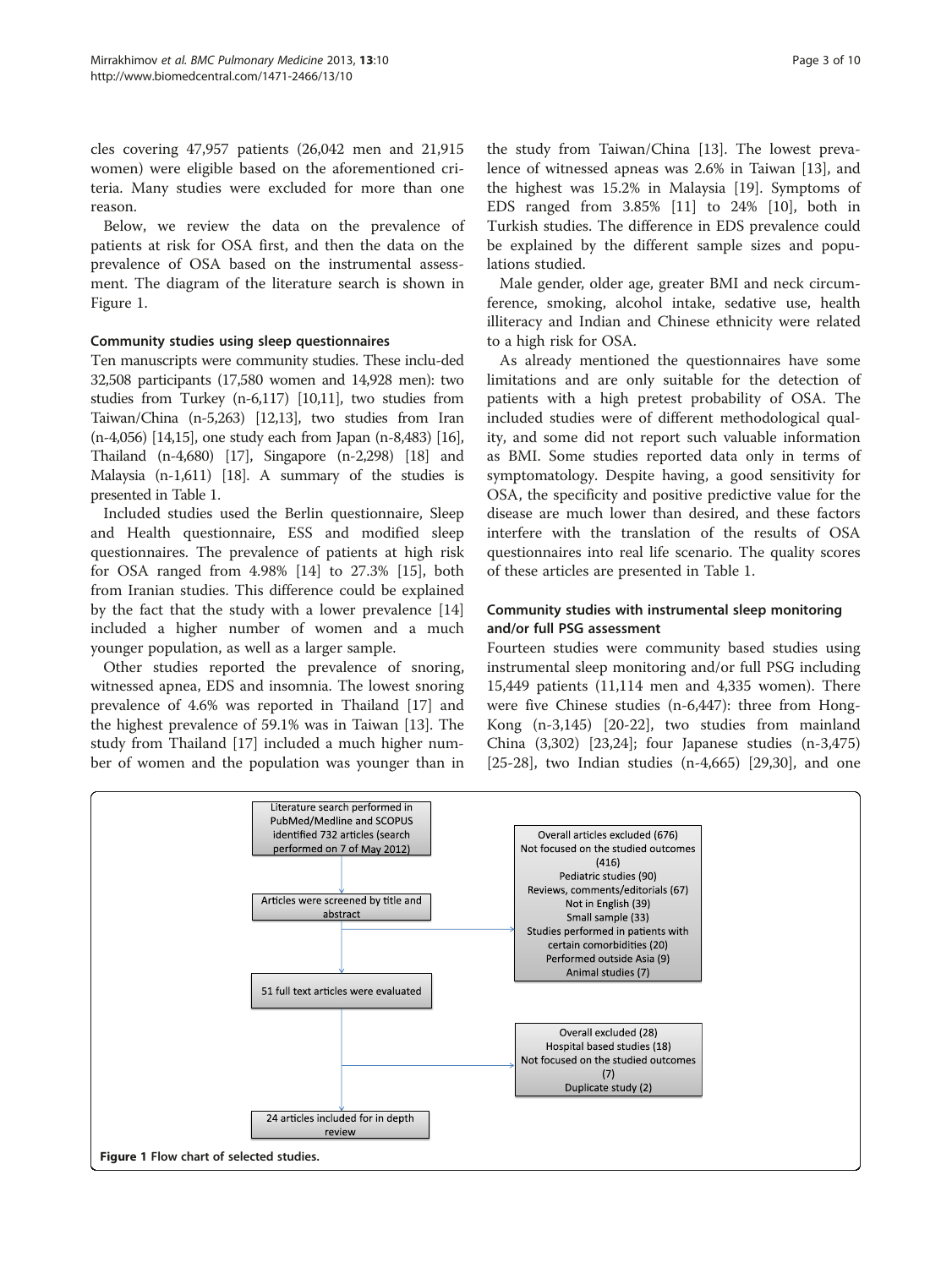# <span id="page-3-0"></span>Table 1 Summary of the community studies without PSG assessment

| Study                                | Country          | Study design                                                                              | <b>Population studied</b>                                                                                                                                                                                   | <b>Prevalence of patients</b><br>at high risk for OSA                                                                                                                                                                                                                                                                                                                                                                                                                                                                                                            | <b>Risk factors</b>                                           | <b>Quality assessment</b><br>score                                                                              |
|--------------------------------------|------------------|-------------------------------------------------------------------------------------------|-------------------------------------------------------------------------------------------------------------------------------------------------------------------------------------------------------------|------------------------------------------------------------------------------------------------------------------------------------------------------------------------------------------------------------------------------------------------------------------------------------------------------------------------------------------------------------------------------------------------------------------------------------------------------------------------------------------------------------------------------------------------------------------|---------------------------------------------------------------|-----------------------------------------------------------------------------------------------------------------|
| Ozdemir et al.<br>$[10]$ ; 2005      | Turkey           | Cross-Sectional study<br>using Sleep and<br>Health questionnaire                          | n-5,339 females-50.6% mean age-38.4 years<br>BMI-no data provided                                                                                                                                           | 40.3% had insomnia, 37% were snorers, 24% had<br>EDS and 6.4% had episodes of witnessed apneas                                                                                                                                                                                                                                                                                                                                                                                                                                                                   | None reported.                                                | 2 points: single area<br>study, no discussion of<br>the potential limitations<br>and no funding<br>information. |
| Kart et al. [11];<br>2010            | Turkey           | Cross-Sectional study<br>using adapted<br>version of the Berlin<br>questionnaire          | n-778 males-100% coal miners- 54.3% mean<br>age-43.3 years for coal miners and 44.3<br>years for controls mean BMI-27.2 kg/m <sup>2</sup> and<br>26.1 kg/ $m2$ for coal miners and controls<br>respectively | 40.7% of all included participants had snoring,<br>4.37% had witnessed apneas and 3.85% had<br>EDS.                                                                                                                                                                                                                                                                                                                                                                                                                                                              | None reported.                                                | 3 points: single area<br>study, no funding<br>information.                                                      |
| Liu et al. [12];<br>2004             | Taiwan/<br>China | Cross-Sectional study<br>using modified<br>questionnaire via<br>telephone<br>interviewing | n-1,252 females-51.6% mean age 38.6 years<br>BMI-data no provided                                                                                                                                           | 46.8% were snorers                                                                                                                                                                                                                                                                                                                                                                                                                                                                                                                                               | Male gender and age<br>range of 40-59 years                   | 2 points: single area<br>study, no discussion of<br>the potential limitations<br>and no funding<br>information. |
| Chuang et al.<br>$[13]$ ; 2008       | Taiwan/<br>China | Cross-sectional study<br>using modified<br>questionnaire via<br>telephone<br>interviewing | n-4,011 females-59.2% age-15-30-15.8%;<br>age-30-50-36.1%; age > 50-48.1% mean BMI-<br>23,15 kg/m <sup>2</sup>                                                                                              | Overall presence of snoring was 59.1%: 60.8% for<br>males and 42.5% for females Snoring in females<br><50 years was present among 37.1% vs. 49.1%<br>in females $> 50$ years. Snoring in males $< 50$<br>years was present among 57.9% vs. 63% in<br>males > 50 years. Overall presence of witnessed<br>apnea was 2.6%: 3.4% for males and 1.9% for<br>females. Witnessed apnea in males < 50 years<br>was present among 2.3% vs. 5.3% in males > 50<br>years. Witnessed apnea in females < 50 years<br>was present among 1.4% vs. 2.8% in females ><br>50 years | Male gender and age ><br>50 years                             | 4 points: no funding<br>information provided.                                                                   |
| Amra et al.<br>$[14]$ ; 2011         | Iran             | Cross-Sectional study<br>using Berlin<br>questionnaire                                    | n-3,529 females-53.3% mean age-40.47 and<br>38.61 years for males and females<br>respectively mean BMI-25.05 and 26.39 kg/<br>$m2$ for males and females respectively                                       | 4.98% of participants were at high risk for OSA<br>(102 females and 74 males)                                                                                                                                                                                                                                                                                                                                                                                                                                                                                    | Obesity, older age and<br>illiteracy                          | 3 points: single area<br>study, no discussion of<br>the potential<br>limitations.                               |
| Khazaie et al.<br>$[15]$ ; 2011      | Iran             | Cross-Sectional study<br>using Berlin<br>questionnaire                                    | n-527 males-77.9% mean age-48.6 years<br>mean BMI-25.1 kg/m <sup>2</sup>                                                                                                                                    | 27.3% were at high risk for OSA. 9.67% reported<br>witnessed apneas                                                                                                                                                                                                                                                                                                                                                                                                                                                                                              | <b>Illiteracy</b>                                             | 3 points: single area<br>study, no funding<br>information.                                                      |
| Nagayoshi<br>et al. [16];<br>2011    | Japan            | Cross-Sectional study<br>using modified<br>questionnaire                                  | n-8,483 females-63% mean age-59.8 years<br>mean BMI- 23.4 kg/m <sup>2</sup>                                                                                                                                 | 24% of males and 10% of females had snoring.                                                                                                                                                                                                                                                                                                                                                                                                                                                                                                                     | Alcohol intake and<br>possibly smoking                        | 6 points                                                                                                        |
| Suwanprathes<br>et al. [17];<br>2010 | Thailand         | Cross-Sectional study<br>using modified<br>questionnaire                                  | n-4,680 females-54% median age-34 years<br>mean BMI- 26.03 kg/m <sup>2</sup> for patients with<br>sleep complaints and 22.77 $\text{kg/m}^2$ for others                                                     | 4.6% of general sample had snoring and EDS.<br>5.3% of males and 3.5 of females had snoring.                                                                                                                                                                                                                                                                                                                                                                                                                                                                     | Male gender, greater<br>waist circumference and<br><b>BMI</b> | 4 points: single area<br>study, no discussion of<br>the potential                                               |

limitations.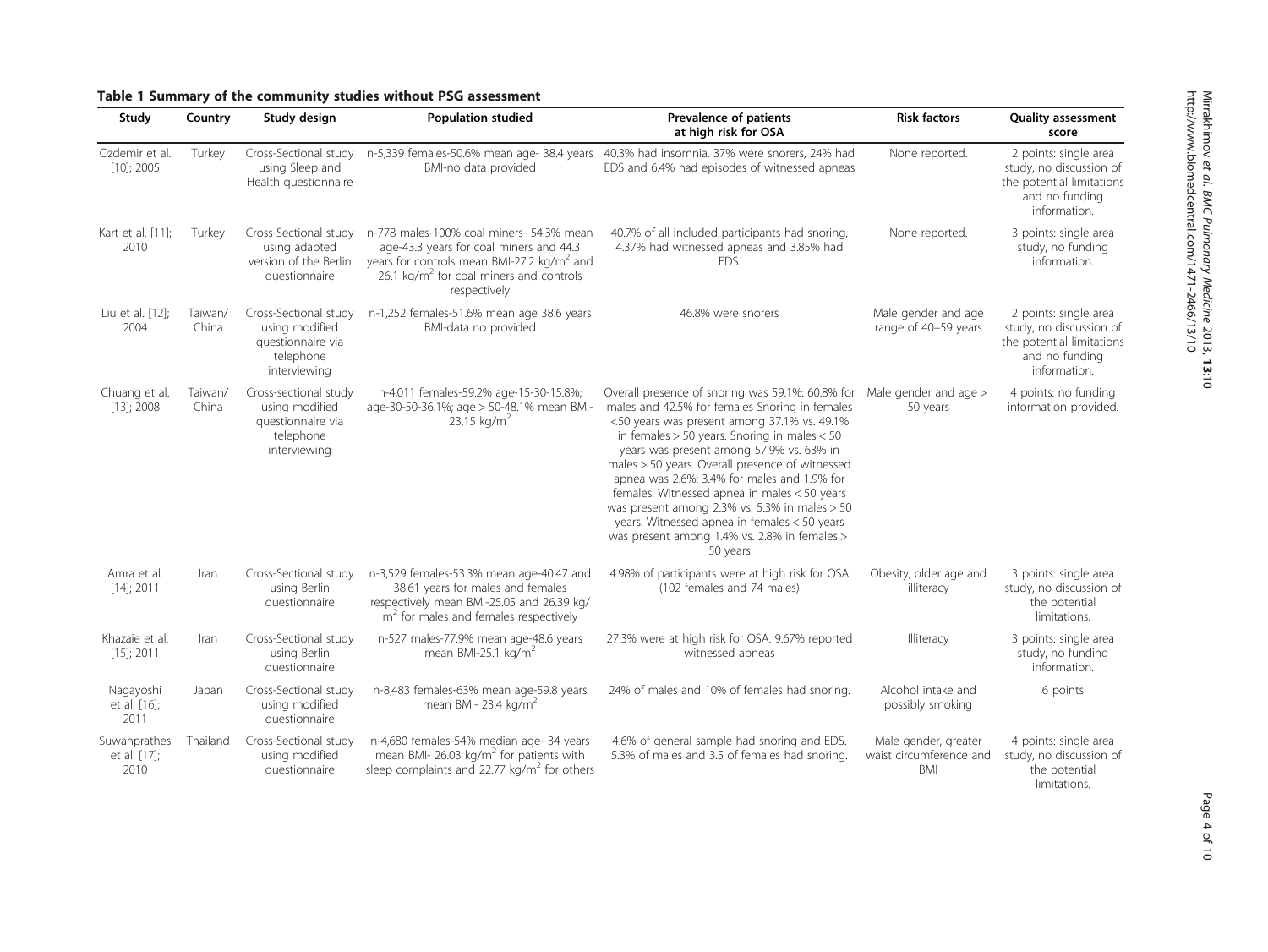# Table 1 Summary of the community studies without PSG assessment (Continued)

| Khoo et al.<br>$[18]$ ; 2004  | Singapore | Cross-Sectional study<br>using modified<br>questionnaire                                            | n-2,298 (35%-Chinese, Malay-33.7% and<br>Indians-31.3%) females-52% age 20-59<br>years-85.4% and age $> 60$ years-14.6%<br>BMI $\geq$ 30 kg/m <sup>2</sup> -6.2% | 6.8% of the total population complained<br>of snoring              | Male gender, $age > 60$<br>years, Indian ethnicity,<br>family history, obesity,<br>neck circumference ><br>40 cm and smoking | 6 points                                                                                  |
|-------------------------------|-----------|-----------------------------------------------------------------------------------------------------|------------------------------------------------------------------------------------------------------------------------------------------------------------------|--------------------------------------------------------------------|------------------------------------------------------------------------------------------------------------------------------|-------------------------------------------------------------------------------------------|
| Kamil et al.<br>$[19]$ ; 2007 | Malaysia  | Cross-Sectional study<br>using modified<br>questionnaire and<br>Epworth Sleepiness<br>Scale for EDS | n-1,611 (47.1%-Malay, 36.6%-Chinese, 11.3%-<br>Indian and 5%-others) males-52.9% mean<br>age-49 years BMI-data not provided                                      | 47.3% had snoring, 15.2% had witnessed apneas<br>and 14.8% had EDS | Older age, Chinese/<br>Indian origin vs. Malay,<br>smoking (both past and<br>current), obesity and<br>sedative use           | 4 points: no discussion<br>of the potential<br>limitations and no<br>funding information. |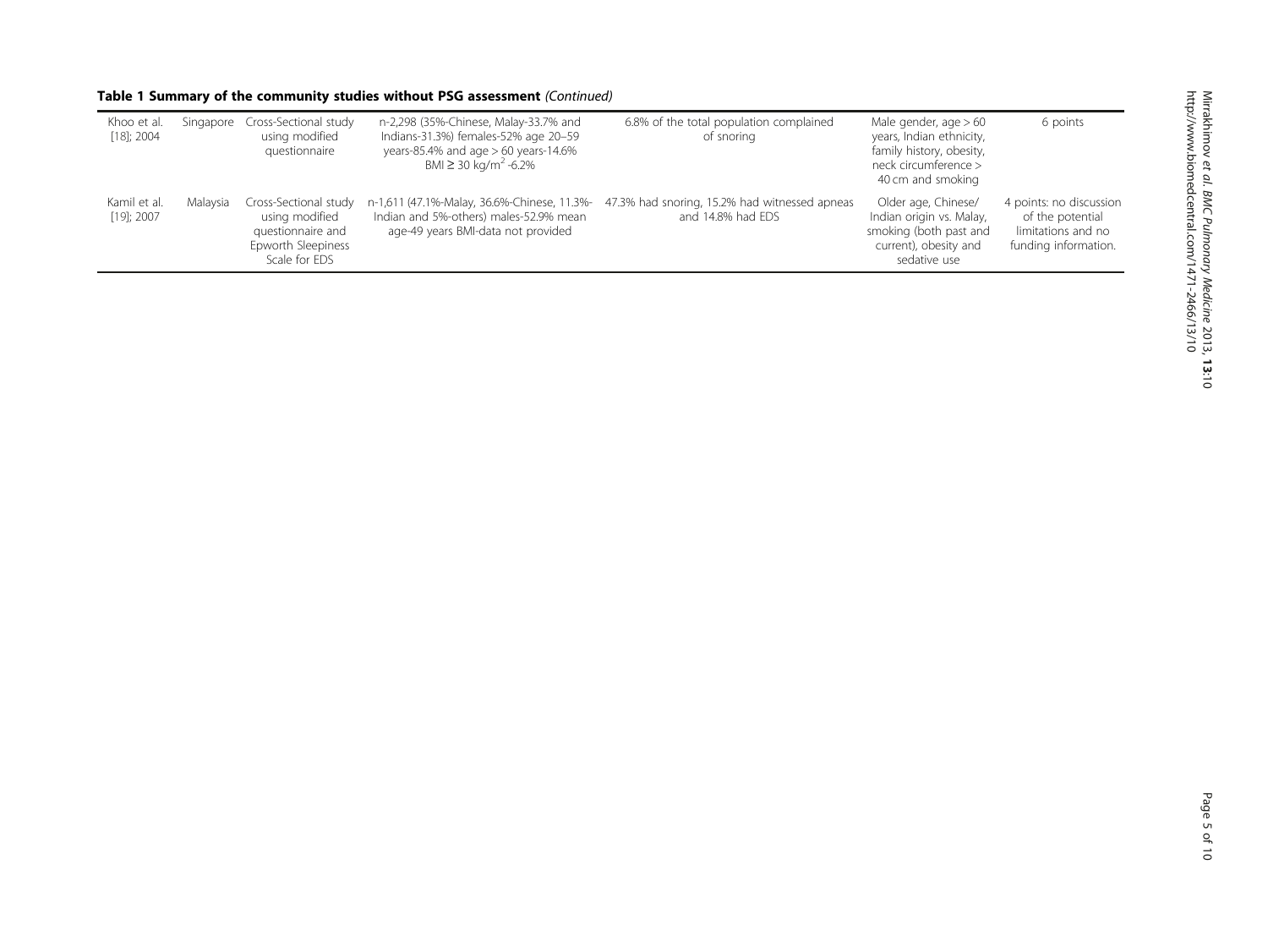| Study                              | Country                 | Study design                                                                                    | <b>Population studied</b>                                                                                                                                                                           | OSA/SDB prevalence                                                                                                                                                                                                                                            | <b>Risk factors and</b>                                                                    | <b>Quality assessment</b>                                                                                                            |
|------------------------------------|-------------------------|-------------------------------------------------------------------------------------------------|-----------------------------------------------------------------------------------------------------------------------------------------------------------------------------------------------------|---------------------------------------------------------------------------------------------------------------------------------------------------------------------------------------------------------------------------------------------------------------|--------------------------------------------------------------------------------------------|--------------------------------------------------------------------------------------------------------------------------------------|
| lp et al. [20];<br>2001            | China/<br>Hong-<br>Kong | Cross-Sectional study using sleep<br>questionnaire and PSG                                      | n-784 (153 underwent PSG)<br>Males-100% Mean age-41.2 years<br>Mean BMI-23.9 kg/m <sup>2</sup>                                                                                                      | 23% had snoring. 41.8% were diagnosed<br>with OSA by PSG. Estimated OSA and<br>OSAS prevalence was 8.8% and 4.1%                                                                                                                                              | associated states<br>Older age, higher<br>BMI, snoring and<br>time taken to fall<br>asleep | score<br>6 points: single area<br>study, no funding<br>information.                                                                  |
| lp et al. [21];<br>2004            | China/<br>Hong-<br>Kong | Cross-Sectional study using sleep<br>questionnaire and PSG                                      | n-884 (105 underwent PSG) Females-<br>100% Mean age-41.6 years Mean<br>BMI-22.4 kg/m <sup>2</sup>                                                                                                   | 15% had snoring. AHI $\geq$ 5, AHI $\geq$ 10 and<br>AHI ≥ 15 were present among 30%, 15%<br>and 10% respectively. Estimated<br>prevalence of OSA and OSAS was 3.7%<br>and 2.1% respectively                                                                   | Older age and<br>higher BMI                                                                | 5 points: single area<br>study, no discussion of<br>potential limitations<br>and no funding<br>information.                          |
| Hui et al. [22];<br>2006           | China/<br>Hong-<br>Kong | Cross-Sectional study using sleep<br>questionnaire, 4 channel home sleep<br>monitoring and PSG  | n-1,477 (211 undergone 4 channel<br>home sleep study and 25 have been<br>assessed by PSG) Males-65.74% Mean<br>age-45.3 years Mean BMI- 24.9 kg/m <sup>2</sup>                                      | EDS was present in 60.9%, falling asleep<br>in 24%, snoring in 23.9% and witnessed<br>apnea in 3.7%. RDI ≥ 5 was present in<br>83.9% and RDI ≥ 15 was present in<br>17.5%. It was estimated that OSA and<br>OSAS was present in 8.4% and 4.4%<br>respectively | Higher BMI, neck<br>circumference and<br>snoring                                           | 6 points: single area<br>study, no funding<br>information.                                                                           |
| He et al. [23];<br>2010            | China                   | Cross-Sectional study using PSG                                                                 | n-2,297 Males-86.24% Mean age-46<br>years Mean BMI- 27.64 kg/m <sup>2</sup>                                                                                                                         | 88.81% were diagnosed with OSA and<br>51.28% were diagnosed with severe OSA                                                                                                                                                                                   | Systolic and diastolic<br>blood pressure                                                   | 6 points: no discussion<br>of the potential<br>limitations and no<br>funding information.                                            |
| Chen et al.<br>$[24]$ ; 2011       | China                   | Cross-Sectional study using PSG                                                                 | n-1,035 Males-83.67% Mean age-45<br>years Mean BMI- 26.2 kg/m <sup>2</sup> in mild<br>OSAS, 27.5 kg/m <sup>2</sup> for moderate and<br>28.8 kg/m <sup>2</sup> for severe OSAS                       | 75.9% had OSAS and 37.7% had<br>AHI > 40.                                                                                                                                                                                                                     | ESS score correlated<br>with ODI, AHI and<br>BMI. ODI was<br>associated with ESS<br>score. | 6 points: Single area<br>study and no discussion<br>of the potential<br>limitations.                                                 |
| Tanigawa<br>et al. [25];<br>2004   | Japan                   | Cross-Sectional study using pulse<br>oximetry monitoring                                        | n-1,424 Males-100% mean age-58.6<br>years Mean BMI-24 kg/m <sup>2</sup>                                                                                                                             | 31.46% and 9% had ODI of 5-15 and<br>$ODI > 15$ respectively                                                                                                                                                                                                  | Arterial hypertension,<br>BMI, smoking and<br>older age                                    | 4 points: single area<br>study, PSG was not<br>used, no discussion of<br>the potential limitations<br>and no funding<br>information. |
| Cui et al. [26];<br>2006           | Japan                   | Cross-Sectional study using pulse<br>oximetry monitoring                                        | n-1,313 Males-96% Mean age- for 3%<br>ODI of 5-14 was 47 years and 47.3<br>years for 3% ODI > 15Mean BMI-3%<br>ODI of 5-14 was 25.6 kg/m <sup>2</sup> and 28.5<br>kg/m <sup>2</sup> for 3% ODI > 15 | Subjects aged 40-69 have SDB<br>prevalence of 8.5% compared to 4%<br>among aged 20-39                                                                                                                                                                         | age $\geq 40$ years,<br>higher BMI, ESS > 11<br>and arterial<br>hypertension               | 6 points: PSG was not<br>used, no funding<br>information.                                                                            |
| Okabayashi<br>et al. [27];<br>2007 | Japan                   | Cross-Sectional study using home<br>pulse oximetry and then PSG study<br>among Japanese workers | n-368 underwent home pulse oximetry<br>and 153 were screened with PSG Males-<br>100% Mean age-45.7 years Mean<br>BMI-25.8 kg/m <sup>2</sup>                                                         | 313 patients out of 368 (85%) had ODI ≥<br>5 events. 149 out of 153 (97.3%) had<br><b>OSA</b>                                                                                                                                                                 |                                                                                            | 7 points: no funding<br>information.                                                                                                 |

# <span id="page-5-0"></span>Table 2 Summary of the community studies with instrumental sleep and/or full PSG assessment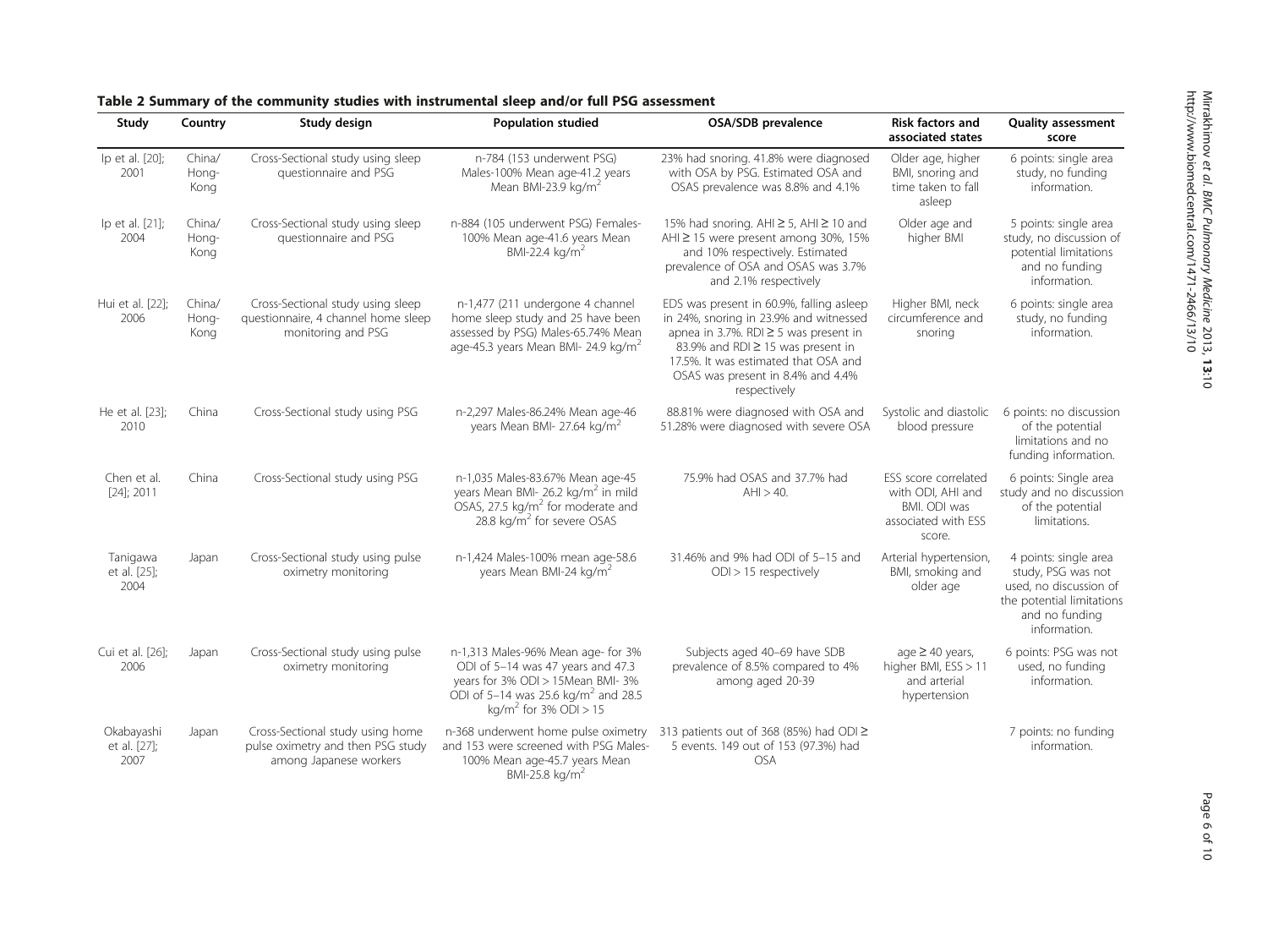|  |  | Table 2 Summary of the community studies with instrumental sleep and/or full PSG assessment (Continued) |
|--|--|---------------------------------------------------------------------------------------------------------|
|--|--|---------------------------------------------------------------------------------------------------------|

| Asaoka et al.<br>$[28]$ ; 2010      | Japan     | Cross-Sectional study using 3 channel<br>home sleep monitoring in patients<br>with positive ESS and/or snoring,<br>witnessed apneas, BMI $\geq$ 25 kg/m <sup>2</sup><br>and concomitant arterial<br>hypertension | n-370 undergone home sleep study;<br>129 participants undergone PSG study<br>Males-100% Mean age-44.5 years Mean<br>BMI-24.3 $kg/m2$                                                                                         | OSA was present among 3.7%                                                                                                                                                                                                 |                                                                                     | 5 points: single area<br>study, PSG was not<br>used, no funding<br>information            |
|-------------------------------------|-----------|------------------------------------------------------------------------------------------------------------------------------------------------------------------------------------------------------------------|------------------------------------------------------------------------------------------------------------------------------------------------------------------------------------------------------------------------------|----------------------------------------------------------------------------------------------------------------------------------------------------------------------------------------------------------------------------|-------------------------------------------------------------------------------------|-------------------------------------------------------------------------------------------|
| Sharma et al.<br>$[29]$ ; 2006      | India     | Cross-Sectional study using sleep<br>questionnaire and PSG                                                                                                                                                       | n-2,150 Males-52.8% Mean age-43.9<br>years for snorers Mean BMI- 27 kg/m <sup>2</sup><br>151 subjects (77 snorers and 74<br>nonsnorers) undergone PSG                                                                        | 25.16% subjects were found to have OSA<br>and 7.28% subjects were found to have<br>OSAS (among who underwent PSG). It<br>was estimated that 13.74% and 3.57% of<br>the population should have OSA and<br>OSAS respectively | Male gender, older<br>age, snoring, higher<br>BMI and greater<br>waist to hip ratio | 6 points: single area<br>study, no funding<br>information.                                |
| Reddy et al.<br>$[30]$ ; 2009       | India     | Cross-Sectional study using sleep<br>questionnaire and PSG                                                                                                                                                       | n-2,505 Males-50.4% Mean age-41 years<br>Mean BMI-24.3 kg/m <sup>2</sup> 360 subjects<br>(287 snorers and 73 nonsnorers)<br>undergone PSG                                                                                    | 26.94% subjects had OSA and 12.2%<br>subjects had OSAS (among who<br>underwent PSG).                                                                                                                                       | Male gender, $BM \geq$<br>25 kg/m <sup>2</sup> and<br>abdominal obesity             | 7 points: single area<br>strudy.                                                          |
| Kim et al.<br>$[31]$ ; 2004         | Korea     | Cross-Sectional study using home<br>sleep study or PSG                                                                                                                                                           | n-457 Males-67.6% Mean age-49.1<br>years for males with snoring and 54.3<br>years for females with snoring Mean<br>BMI-26.5 $\text{kg/m}^2$ for males with snoring<br>and 26.6 kg/m <sup>2</sup> for females with<br>snoring | OSA and was found in 42% men and<br>20% women and OSAS was present in<br>4.5% men and 3.2% women                                                                                                                           | Male gender, higher<br>BMI and<br>hypertension                                      | 7 points: single area<br>study.                                                           |
| Yusoff et al.<br>$[32]$ ; 2010      | Malaysia  | Cross-Sectional study using PSG                                                                                                                                                                                  | n-279 Males-100% Mean age-43.8 years<br>Mean BMI- 29.4 kg/m <sup>2</sup> for patients<br>with OSA                                                                                                                            | 44.3% had AHI ≥ 5 and 6.6% had<br>$x$ AHI $\geq$ 30.                                                                                                                                                                       | Older age, greater<br>BMI and neck<br>circumference.<br>snoring and<br>hypertension | 7 points: no discussion<br>of the potential<br>limitations.                               |
| Puvanendran<br>et al. [33];<br>1999 | Singapore | Cross-Sectional study using PSG                                                                                                                                                                                  | n-106 male: female ratio 9:1 No data on<br>mean age and mean BMI are provided                                                                                                                                                | 87.5% had OSA and 72% had OSAS. It<br>was calculated that 15.7% of the<br>Singaporean population may have OSA.                                                                                                             |                                                                                     | 6 points: no discussion<br>of the potential<br>limitations and no<br>funding information. |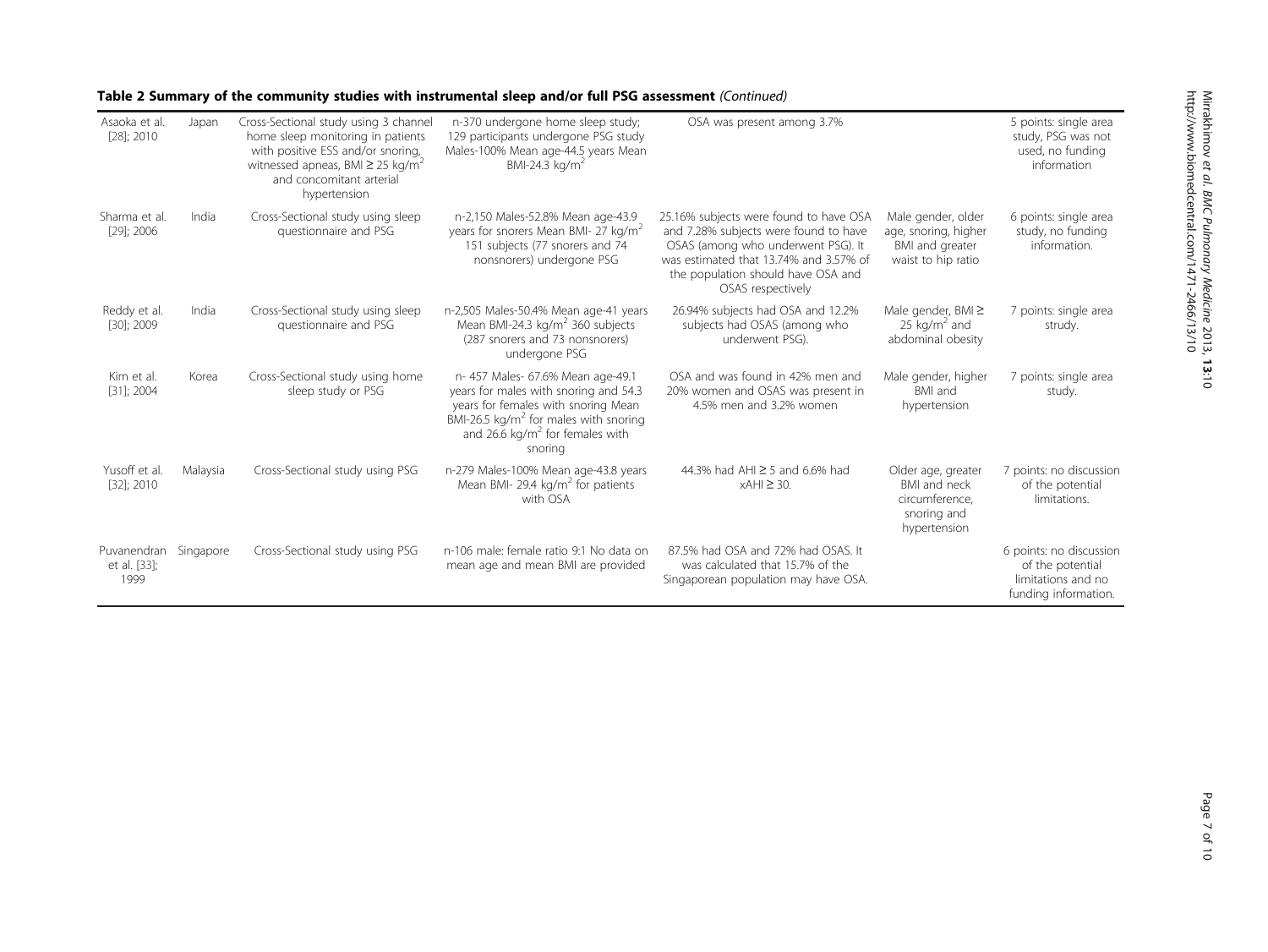each from Korea (n-5,020) [[31\]](#page-9-0), Malaysia (n-279) [[32](#page-9-0)] and Singapore (n-106) [[33](#page-9-0)]. The summary of the studies is presented in Table [2](#page-5-0).

Six studies used PSG [[20,21,23,24,32,33\]](#page-9-0), 2 studies used PSG and a sleep questionnaire [[29,30](#page-9-0)], one study used a sleep questionnaire, home sleep monitoring and PSG [[22](#page-9-0)], one study used home sleep study and PSG [[31](#page-9-0)], one study used overnight pulse oximetry monitoring and PSG [[27](#page-9-0)], one study used three channel home sleep monitoring [[28](#page-9-0)] and two studies used overnight pulse oximetry [[25,26](#page-9-0)]. The smallest sample consisted of 106 participants (Singaporean study) [\[33\]](#page-9-0), and the largest consisted of 2,505 participants (Indian study) [[30\]](#page-9-0). Men were predominant studied group in most studies, whereas one study enrolled exclusively women [\[21\]](#page-9-0).

The mean age of participants ranged from 41.2 years in the study from Hong-Kong/China [\[20](#page-9-0)] to 58.6 years in the Japanese study [[25\]](#page-9-0). The mean BMI varied from 22.4 kg/m<sup>2</sup> in the study from Hong-Kong/China [[21](#page-9-0)] to 29.4  $\text{kg/m}^2$  in the Malaysian study [[32\]](#page-9-0). The study from Singapore did not report data on either mean age or mean BMI [\[33](#page-9-0)].

OSA prevalence ranged from 3.7% one Japanese study [[28\]](#page-9-0) to 97.3% in another study from Japan [\[27](#page-9-0)]. This huge difference may be attributed to the different populations studied with a greater BMI and older age in the latter study. Another potential explanation is that the patients that underwent PSG, in the study by Okabayshi et al. [[27](#page-9-0)] had a remarkably high pre-test probability of OSA, since they had been tested via home pulse oximetry.

Some studies reported the prevalence of OSA with daytime symptoms, which ranged from 3.2% in women and 4.5% in men in the Korean study [\[31](#page-9-0)] to 72% in the study from Singapore [[33\]](#page-9-0). However, the difference in the sample size should be kept in mind, along with the fact that the Singaporean study did not provide data on the mean age or mean BMI. Furthermore, it was impossible to extract the original article, since the journal in which it was published no longer exists.

Some studies reported the estimated OSA/OSAS prevalence [[20](#page-9-0)-[22,29\]](#page-9-0), which ranged from 3.7%/2.1% in the study performed by Hong-Kong researchers in women [\[20](#page-9-0)] to 13.74%/3.57% in the Indian study [\[29](#page-9-0)]. The Indian study [\[29](#page-9-0)] had a predominantly male sample, and the population was heavier and older than in the study from Hong-Kong [\[20\]](#page-9-0), which recruited exclusively women and these factors can help explain the difference in estimated disease burden.

Male gender, older age, greater BMI, neck circumference and waist to hip ratio, increased blood pressure, smoking, snoring, time taken to fall asleep and a higher ESS score were associated with OSA in the aforementioned studies.

Since the studies were of different methodological quality, tested different populations, and used various types of sleep monitoring to assess OSA and since many countries lack any epidemiologic data, it is particularly difficult to extrapolate the data to the global disease prevalence in Asia. However, the studies performed by Ip et al. [[20,21\]](#page-9-0), Hui et al. [\[23](#page-9-0)] and Reddy et al. [[30\]](#page-9-0) are likely to be representative of their respective populations. Based on these results it is likely that in Hong-Kong study the average prevalence of OSA is around 7%, and that of OSA with daytime symptoms is around 3.5%, whereas in India the prevalence is 13.74% for OSA and 3.57% for OSA with daytime symptoms.

#### **Discussion**

OSA is a particularly common and underrecognized medical disorder. It is associated with increased morbidity and mortality from cardiovascular causes, and traumatic accidents due to EDS. OSAS, which is characterized by abnormal AHI and symptoms of EDS, is present in 2% of women and 4% of men living in Western communities.

The Asian continent is heavily populated, and many groups live in an underdeveloped environment. These factors pose some difficulties in assessing the disease burden in this area. As expected most studies came from developed countries such as Japan, China, Singapore, Turkey and others. Interestingly, no epidemiologic studies have been conducted in Israel, despite the many works performed there in the area of OSA pathophysiology.

The retrieved studies were divided into two main groups: studies using sleep questionnaires and those studies using various sleep studies including PSG. Community studies are more likely to portray epidemiology with better accuracy than single center hospital studies. Second, hospital studies usually enroll patients with a high pre-test probability of diagnosis, which is true for studies using questionnaires/symptomatology as well as PSG studies. Given the latter concern, hospital based studies were excluded from this review.

It is well known that sleep questionnaires despite being useful in assessing risk for OSA, are not interchangeable with instrumental sleep studies and cannot quantify the severity of disease. Thus, the prevalence of people at high risk for OSA based on questionnaires cannot be simply converted into the prevalence of OSA. Another flaw is that questionnaires such as the ESS cannot rule out other sleep disorders; in fact this scale was primarily invented to detect EDS [\[3](#page-9-0)], and not OSA or patients at high risk for OSA.

Ten community studies that used sleep questionnaires and assessed OSA associated symptoms were found. Most of these studies used modified versions of sleep questionnaires with questions regarding snoring, noctur-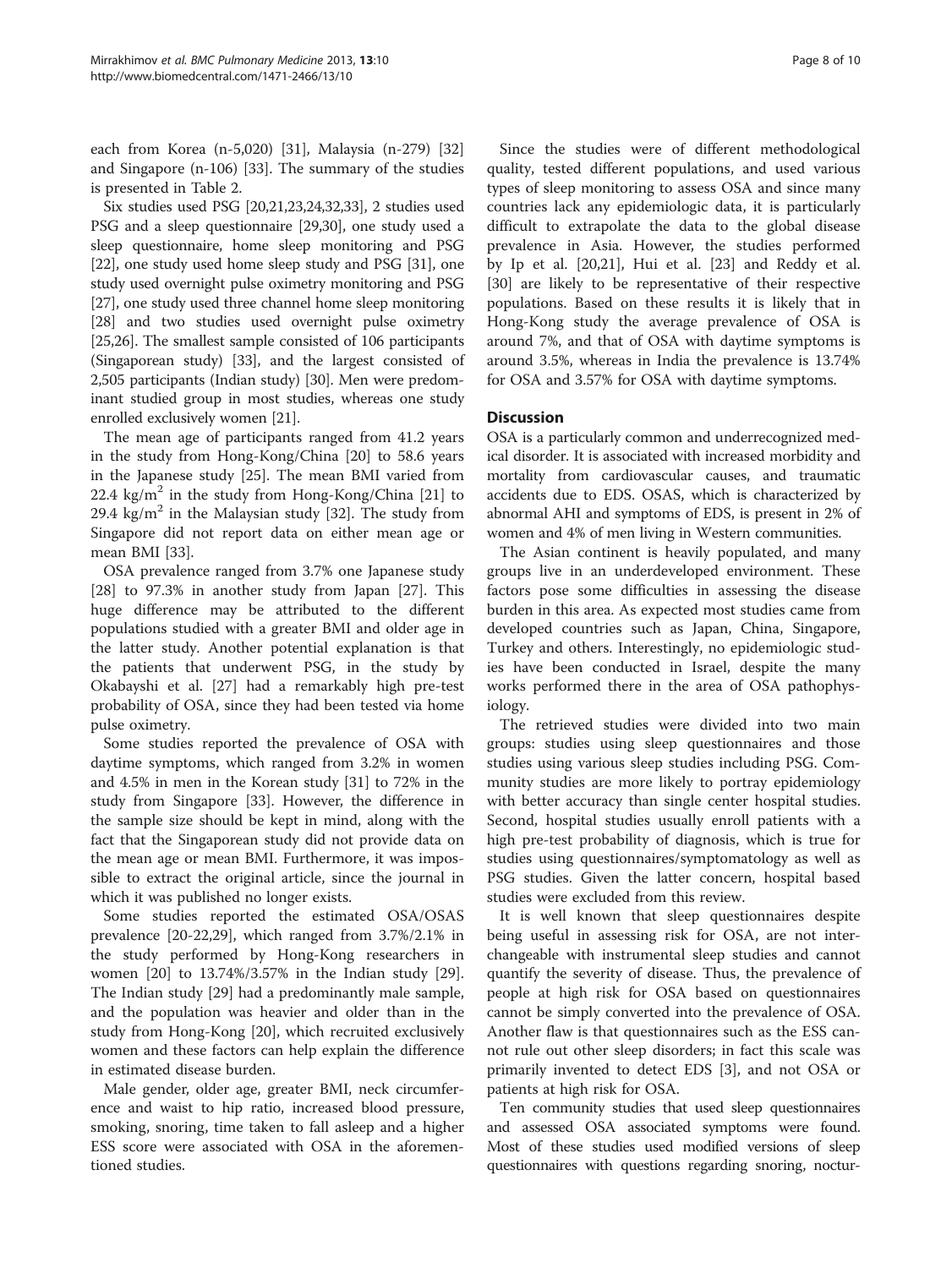nal apneas, EDS, daytime fatigue etc. The smallest sample was 527 in the Iranian study [[15](#page-9-0)] and the largest sample was 8,483 in the Japanese study [\[16\]](#page-9-0). The reported prevalence of risk for OSA prevalence ranged from 4.98% to 27.3%, both in the Iranian studies [\[14,15\]](#page-9-0). Male gender, older age, higher BMI, greater waist to hip ratio and neck circumference, illiteracy, alcohol intake and smoking were associated with at high risk for OSA.

Fourteen community studies using sleep monitoring were found. Some of these were two phase studies that used a sleep questionnaire and sleep monitoring. The smallest sample was 106 in the study from Singapore [[33\]](#page-9-0) and the largest sample was 5,020 in the Korean study [\[31](#page-9-0)]. The prevalence of OSA ranged from 3.7% in the Japanese study [[28](#page-9-0)] to 88.81% in the Chinese study [[23\]](#page-9-0). Male gender, older age, a higher BMI and waist to hip ratio, greater neck circumference, arterial hypertension, smoking, snoring and a higher ESS score were related to OSA. The striking difference in prevalence can be attributed to variations in sample size and different populations studied, since some predominantly assessed patients with OSA related symptoms such as snoring, witnessed apnea etc.

Since the studies were of different methodological quality, tested different populations, used various types of sleep monitoring to assess OSA and many countries lack any epidemiologic data, it is particularly difficult to extrapolate the data to the global OSA/OSAS prevalence in Asia. However, the studies performed by Ip et al. [\[20,21\]](#page-9-0), Hui et al. [[22](#page-9-0)] and Reddy et al. [\[30\]](#page-9-0) are likely to be representative of their studied populations. Based on these results it is likely that average prevalence of OSA is around 7%, and OSAS prevalence is around 3.5% in Hong- Kong and 13.74% for OSA and 3.57% for OSAS in India.

Several abstracts from the databases mentioned in the "Search strategy and selection criteria" were found relevant for discussion. We used the same sample size cut off for abstract reports as for regular articles. However, it is necessary to note that it is difficult to analyze the abstracts in a thorough fashion due to limited word count. Pablo et al. screened 458 Philippine medical students with Berlin questionnaire and ESS [\[34](#page-9-0)]. These researchers showed that approximately 75.9% of studied participants had symptoms of EDS, but no data was provided on the Berlin questionnaire scores. It is essential to mention that their sample of medical students may not represent a general Philippine population. Liu et al. interviewed 666 patients undergoing anesthesia with Berlin questionnaire at West China Hospital of Sichuan University, China [[35](#page-9-0)]. These investigators found that 11.7% were found to be at high risk for OSA. The individuals at high risk for OSA had a greater prevalence of high blood pressure, snoring and EDS. Ardic et al. screened 5,021 adults (2,598 women) with Berlin questionnaire in Ankara, Turkey [\[36\]](#page-9-0), abstract 0418. These researchers showed that 13.7% of the screened population was at high risk for OSA. Li et al. retrospectively analyzed the PSG data of 2,335 individuals (1,960 men) who were suspected to have OSA [\[36\]](#page-9-0), abstract 0466 in West China Hospital of Sichuan University, China. They showed a greater prevalence of OSA among men. Since, the above study was assessing the PSG of the patients who likely were initially at high risk for OSA, it is impossible to extrapolate this data to general Chinese population. Chang et al. studied 284 subjects with snoring problems with home sleep monitoring [[36\]](#page-9-0), abstract 0467. These investigators found that 61.3% of individuals had SDB. Since, these individuals had complaints of snoring before the actual sleep testing; they were at high risk for OSA, which make this finding inapplicable to general Chinese population.

Overall, based on the present studies it is difficult to estimate the potential prevalence of OSA/OSAS in the general population in these countries, because of the heterogeneity of the subjects and methods used to assess patients at risk and different types of sleep monitoring devices used.

Moreover, there are still no prevalence data for most Asian countries, including Bangladesh, Mongolia, Syria, former Soviet Union countries located in Asia and others. Future studies should recruit patients, who are generally considered to be at low risk for OSA to give a better understanding of the OSA burden on the Asian continent. This will give a better insight into the prevalence of OSA in the general Asian population. Therefore, more studies are needed to provide a better knowledge on the OSA burden in the Asian continent.

#### Limitations

This systematic review has some potential limitations: first, only articles written in the English language were included. Therefore, some relevant studies may have been missed. Another potential drawback could arise from be due to limitations of the search engines used, such as PubMed/Medline, Scopus, Google Scholar and abstracts of the American Thoracic Society, American College of Chest Physicians, American Academy of Sleep Medicine, European Respiratory Society and Asian Pacific Society of Respirology.

#### Conclusion

Many published studies assessed people with high pretest probability of OSA; thus their results may overestimate the true burden of disease. Therefore, more studies are needed to improve our knowledge on the OSA burden in Asia.

#### Abbreviations

AHI: Apnea-hypopnea index; BMI: Body mass index; EDS: Excessive daytime sleepiness; ESS: Epworth sleepiness scale; OSA: Obstructive sleep apnea;